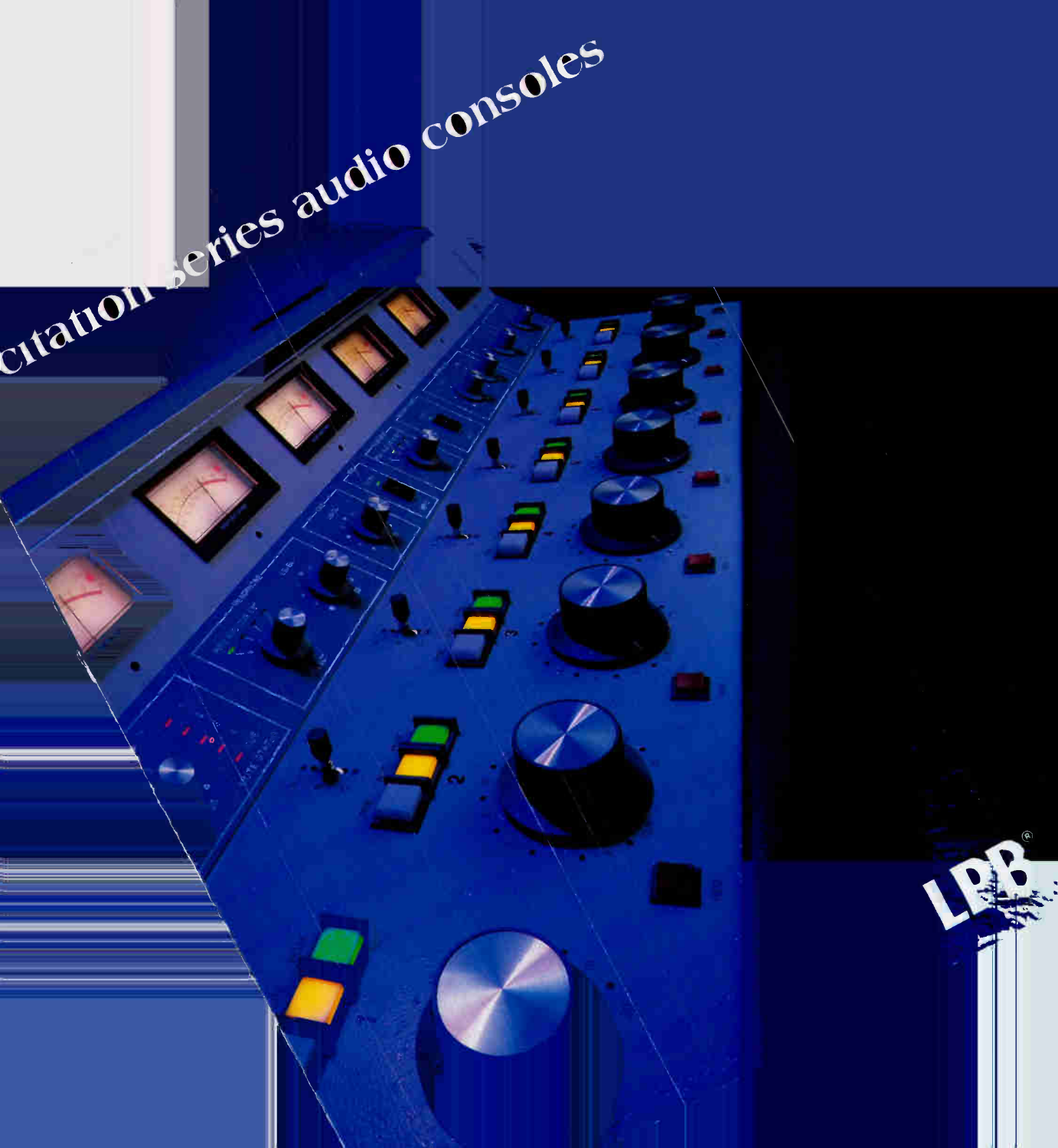# LPB<sup>®</sup> citation series audio consoles

## **SPECIFICATIONS**

| Mixers:<br>$C-10S$                         |      |           |
|--------------------------------------------|------|-----------|
| <b>Inputs (Standard Factory Equipped):</b> |      |           |
|                                            | C-8S | $C-10S$   |
|                                            |      | 6 Stereo  |
| High Level 18 Stereo                       |      | 24 Stereo |
| Total 24 Stereo                            |      | 30 Stereo |
|                                            |      |           |
|                                            |      |           |
|                                            |      |           |

| Input Impedance: |                                                        |
|------------------|--------------------------------------------------------|
|                  | Mic 150 ohms source, Transformer Balanced              |
|                  | Hi-Level  600 ohms terminating, Transformer Balanced   |
|                  | External Monitor (AIR)  4700 ohms, unbalanced          |
|                  | External Headphone (AIR)  4700 ohms, unbalanced        |
|                  | External VU Meter  100k ohms, balanced, 47k unbalanced |
|                  |                                                        |
| Innut Levels:    |                                                        |

| $11091$ by $1010$ |                                                                                                                                                                                                                                                                                                 |
|-------------------|-------------------------------------------------------------------------------------------------------------------------------------------------------------------------------------------------------------------------------------------------------------------------------------------------|
|                   | Mic $\ldots$ Selectable: -45 dBm, -55 dBm, -65 dBm                                                                                                                                                                                                                                              |
| Outputs:          |                                                                                                                                                                                                                                                                                                 |
|                   | Program  Stereo + 8 dBm (OVU) clipping level above + 22 dBm<br>Audition $\ldots$ Stereo + 8 dBm (OVU) clipping level above + 22 dBm<br>Mono Mixdown (OPT)  Mono + 8 dBm (OVU) clipping level<br>above $+22$ dBm<br>Headphone  1 @ 1/2 watt, Stereo, switchable between PGM,<br>AUD, EXT, or Cue |
|                   | Tape Out  3: Program, Audition, Mono Mixdown, -6 dBm into                                                                                                                                                                                                                                       |
|                   | 600 ohms, +1 dBm, 10k ohm load                                                                                                                                                                                                                                                                  |
|                   | Mic Process  300 mV, 10k ohm load                                                                                                                                                                                                                                                               |
| Output Impedance: |                                                                                                                                                                                                                                                                                                 |
|                   | Program  600 ohm load, Transformer Balanced<br>Audition  600 ohm load, Transformer Balanced                                                                                                                                                                                                     |

| Mono Mixdown (OPT)  600 ohm load, Transformer Balanced   |  |
|----------------------------------------------------------|--|
|                                                          |  |
|                                                          |  |
|                                                          |  |
| Remote Start  Dry relay contacts rated 24 VDC and 200 ma |  |
|                                                          |  |
| Frequency Response:                                      |  |
| Program  Within 1 dB 20 Hz-20 kHz                        |  |
| Audition  Within 1 dB 20 Hz-20 kHz                       |  |
| Mono Mixdown (OPT)  Within 1 dB 20 Hz-20 kHz             |  |
| Monitor  Within 1 dB 20 Hz-20 kHz                        |  |
| <b>Total Harmonic Distortion:</b>                        |  |
| Program, Audition, Mono Mixdown  Typ. 0.1%, 0.25%, max., |  |
| 20 Hz-20 kHz $@ + 18$ dBm output, $-55$ dBm input        |  |
|                                                          |  |
| Intermodulation Distortion (SMPTE):                      |  |
| Program, Audition, Mono Mixdown  Less than 0.1% @ +22    |  |
| dBm output                                               |  |
| Monitor Less than 0.11% @ 1 volt output                  |  |
|                                                          |  |
| Signal to Noise:                                         |  |
| Program, Audition, Mono Mixdown  Better than 74 dB below |  |
| +18 dBm output with -50 dBm input 20 Hz-20 kHz           |  |
| Monitor  Better than 65 dB below 1 volt output           |  |
| Crosstalk:                                               |  |
| Program, Audition, Monitor  Below Noise Level            |  |
|                                                          |  |
|                                                          |  |
| <b>Power Requirements:</b>                               |  |
|                                                          |  |
|                                                          |  |
|                                                          |  |
| Cabinet:                                                 |  |
|                                                          |  |
| Finish Textured scratch resistant Armorhide              |  |
|                                                          |  |
| Finish Matte Armorhide, epoxy paint silk screened        |  |
| Dimensions:                                              |  |
|                                                          |  |
|                                                          |  |
| <b>Shipping Weights:</b>                                 |  |
|                                                          |  |
|                                                          |  |

# ORDERING INFORMATION, OPTIONS AND ACCESSORIES

**CONSOLES** 

| Model C-8S -8 mixer, dual stereo output, two stereo mic input pre-<br>amps, 6 stereo line input preamps, two meters                                                                                                     | Part No. CHO<br>Part No. CHZ                                  | Reference Oscillator/Line input preamp, stereo<br>High Impedance Line input preamp, stereo                                    |
|-------------------------------------------------------------------------------------------------------------------------------------------------------------------------------------------------------------------------|---------------------------------------------------------------|-------------------------------------------------------------------------------------------------------------------------------|
| Model C-10S -10 mixer, dual stereo output, two stereo mic input pre-<br>amps, 8 stereo line input preamps, two meters<br>Model C-8SL -same as C-8S, with linear faders<br>Model C-10SL—same as C-10S with linear faders | <b>SPARES</b><br>Part No. CHL<br>Part No. CMP<br>Part No. CLA | Line input preamp plug-in, stereo<br>Microphone input preamp plug-in, stereo<br>Line output amplifier plug-in, single channel |
| <b>OPTIONS</b>                                                                                                                                                                                                          | Part No. CQH                                                  | Cue/Headphone amplifier plug-in                                                                                               |
| 12/24 hour Digital Clock<br>Part No. CCL                                                                                                                                                                                | Part No. CMA                                                  | Monitor driver amplifier plug-in                                                                                              |
| 4 digit (99:59) Digital Timer, with cumulative/event<br>Part No. CTI<br>selector                                                                                                                                        | Part No. CPR                                                  | Power supply regulator module (includes chassis-<br>mounted semiconductors)                                                   |
| VU Meter Assembly with LED Peak indicator<br>Part No. CVU                                                                                                                                                               | Part No. CAS                                                  | 11 position aux switches substituted for standard 4                                                                           |
| Mono Mixdown Line Amp<br>Part No. CMM                                                                                                                                                                                   |                                                               | position aux switches (2)                                                                                                     |

LPB, Inc. • 28 Bacton Hill Road, Frazer, Pa. 19355 • (215) 644-1123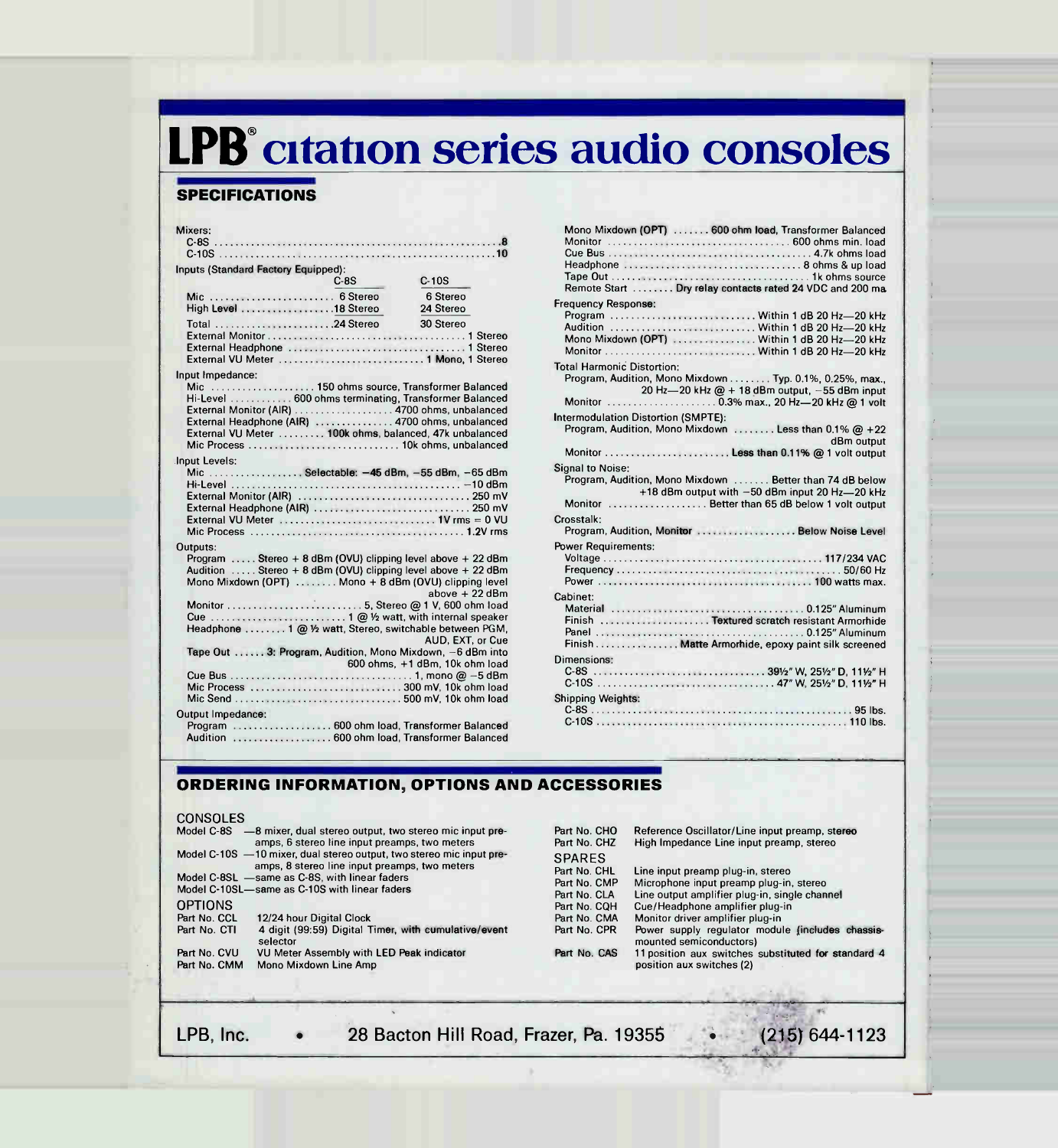

b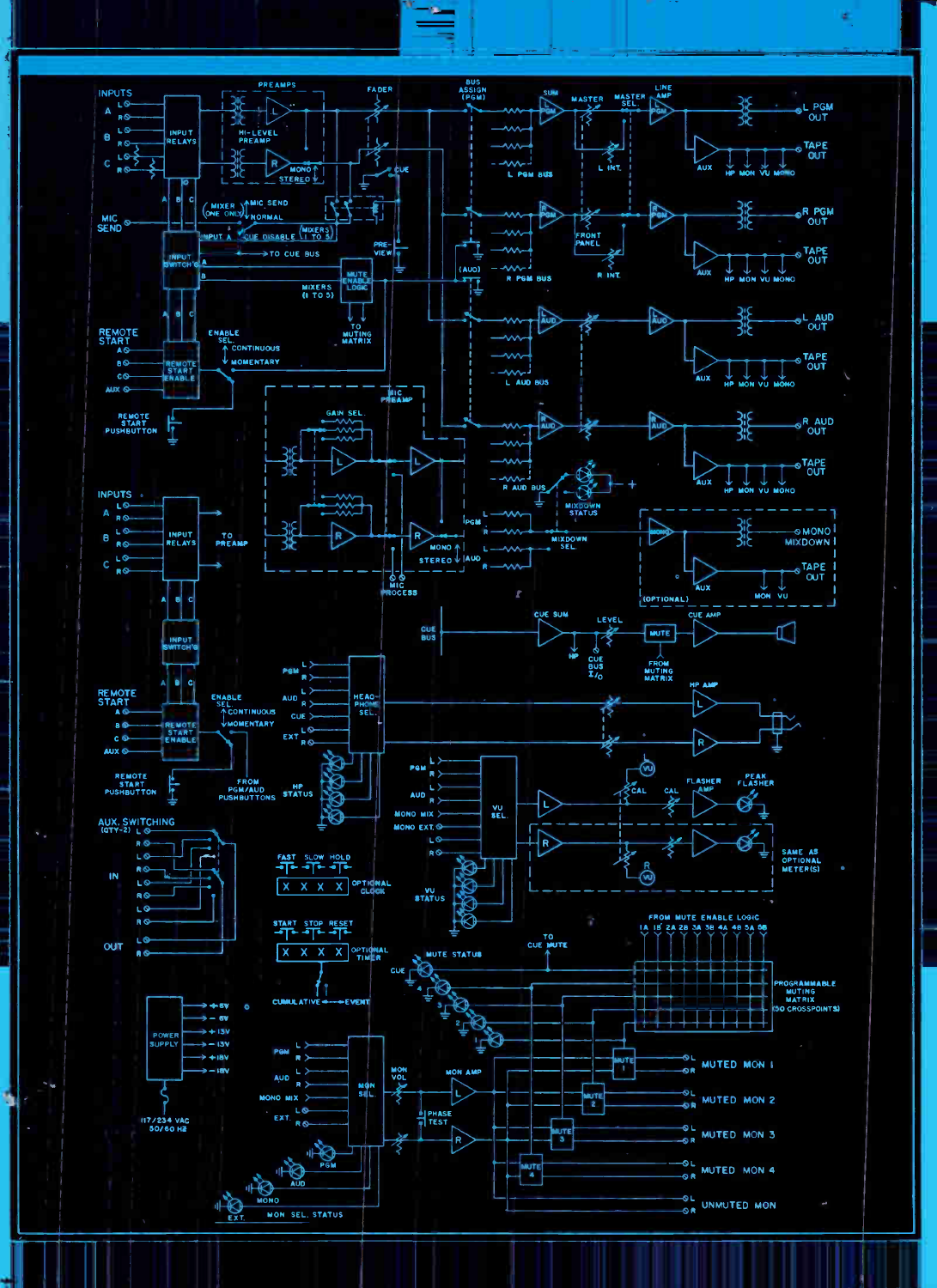

## 1ONITOR SELECTOR

The monitor selector group includes an aural lase test pushbutton, and monitor/cue muting atus indicators.



#### E-FADER CUE

In addition to the conventional fader cue position, a momen-ry pre-fader cue pushbutton allows ze monitoring while maintaining a eset fader position.

# ROGRAM/AUDITION<br>⊆LECTORS

Independent, illuminated ON/OFF ishbuttons allow simultaneous ;signment to both Program and zdition Busses, if required. Both itputs are identical in perrmance

## !PUT SELECTORS

.3 inputs per mixer are provided, ilizing a telephone-type lever activating silent reed relays r maximum reliability.



## REMOTE START

Each mixer position is equipped with a momentary switch which provides a contact closure for each input. The indicator lamp terminals are accessible for use as cart machine status indicators<br>such as "run", "ready", etc. An<br>additional set of contacts allows<br>the optional digital timer to be reset simultaneously with a "start" command. An internal selector switch transfers the momentary start function to the program/ audition selector switches for control requiring a sustained contact closure.



<u>e il</u>

ÕÉ

0 6

A

m

1990 ISBN 1990 1990 1990 ISBN 1990 mmainen muodosta kuninkaan kuninkaan kuninkaan kuninkaan kuninkaan kuninkaan kuninkaan kuninkaan kuninkaan kun<br>Mommemmummin kuninkaan kuninkaan kuninkaan kuninkaan kuninkaan kuninkaan kuninkaan kuninkaan kuninkaan kuninka

A

A

 $\blacksquare$ 

Mj Err-1 <sup>11</sup> cr». m:il

MASTER LEVEL CONTROLS Selector switches to transfer the front<br>panel master program and audition level<br>controls to the internal controls are located internally.



#### OPERATORS MIC SELECTOR

A slide switch with LED status indicators offers the direction of input 1A to either the selected output buss (NORM) or to a console output for intercom use (SEND).



Two illuminated VU meters with LED peak indicators are standard. Each meter assembly includes a calibration amplifier and variable threshold peak control. The two meters are switchable, and additional assigned meters are optional. A maximum of 4 additional meters and/or digital clocks and timers may be specified.



AUXILIARY SELECTORS Two 4-position switches are provided which may be used as additional input selectors, output directors, expansion of external moni-tor inputs, etc. Two 11-position switches can also be provided, by ordering option "CAS."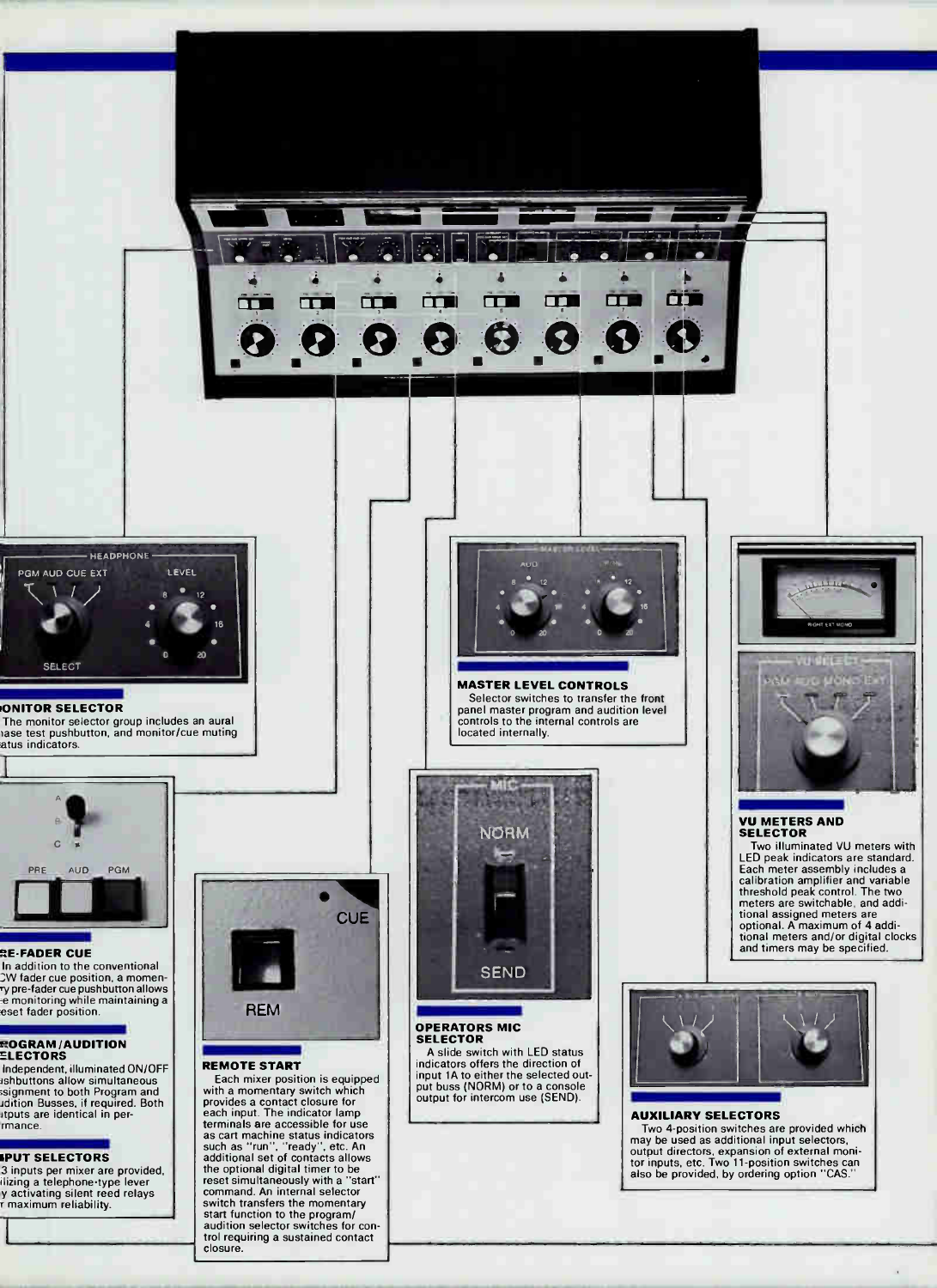